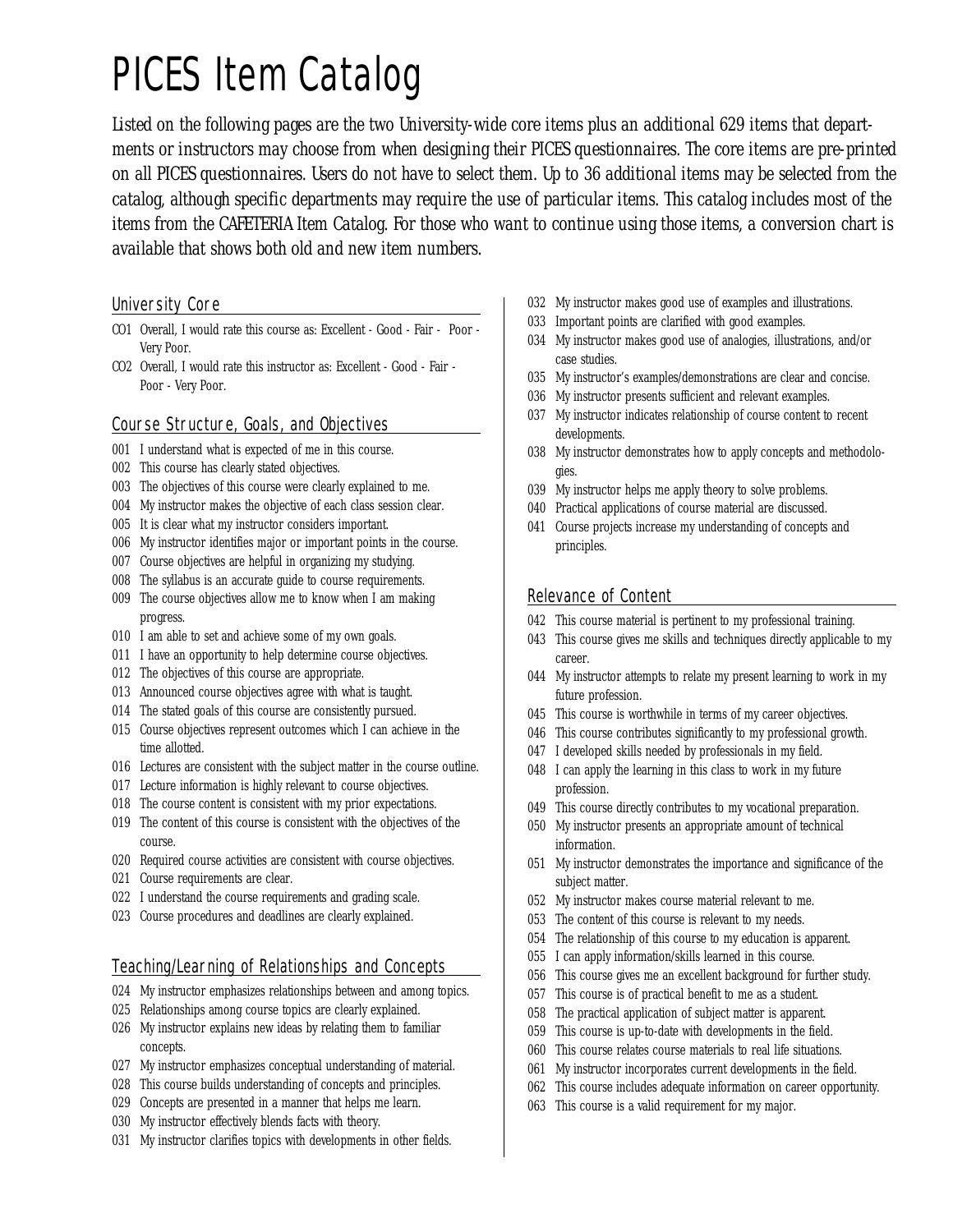## Organization and Clarity of Presentation

- 064 My instructor displays a clear understanding of course topics.
- 065 My instructor has an extensive knowledge of this field.
- 066 My instructor is knowledgeable about the course topic.
- 067 My instructor is knowledgeable about origins of concepts and ideas.
- 068 Course topics are dealt with in sufficient depth.
- 069 My instructor makes use of alternative explanations when needed.
- 070 My instructor responds when I indicate that I fail to comprehend.
- 071 My instructor recognizes when some students fail to comprehend.
- 072 My instructor checks on students' understanding during presentations.
- 073 My instructor explains difficult material clearly.
- 074 My instructor is able to simplify difficult materials.
- 075 Difficult concepts are explained in a helpful way.
- 076 Difficult topics are structured in easily understood ways.
- 077 My instructor explains experiments and/or assignments clearly.
- 078 My instructor's in-class explanations help clarify course material.
- 079 I understand easily what my instructor is saying.
- 080 My instructor explains material clearly.
- 081 My instructor seems well-prepared for class.
- 082 My instructor regularly prepares for class.
- 083 The course appears to be well organized.
- 084 This course is creatively planned.
- 085 The subject matter of this course is well organized.
- 086 Progression of this course is logical from beginning to end.
- 087 The sequence of course content facilitates my learning.
- 088 There is continuity from one class to the next.
- 089 Class presentations are well organized.
- 090 My instructor appears to be well organized.
- 091 Material is summarized in a manner that helps me learn.
- 092 My instructor summarizes major points in lecture or discussion.
- 093 Sufficient detail is given to make generalizations meaningful.
- 094 My instructor presents material that was not covered in outside readings.
- 095 My instructor has an effective style of presentation.
- 096 My instructor is a very good communicator.
- 097 My instructor presents information effectively.
- 098 My instructor is effective in teaching the subject matter of this course.
- 099 My instructor communicates at a level appropriate to my understanding.
- 100 My instructor talks at an appropriate pace.
- 101 My instructor talks at a pace suitable for maximum comprehension.
- 102 The pace of this course is appropriate.
- 103 My instructor's presentations allow for easy notetaking.
- 104 My instructor speaks audibly and clearly.
- 105 My instructor looks at the class while speaking.
- 106 My instructor senses when students are bored.
- 107 My instructor works effectively with drawings and diagrams.
- 108 My instructor draws and explains diagrams effectively.
- 109 My instructor uses humor effectively.
- 110 My instructor has no distracting peculiarities.
- 111 My instructor's oral communication skills are adequate for the course.
- 112 My instructor is competent in the language used for instruction.
- 113 Class time is used efficiently.
- 114 My instructor uses class time effectively.
- 115 The class met as scheduled.
- 116 My instructor is conscientious about his/her class attendance.
- 117 My instructor starts and stops class on time.
- 118 My instructor explains policies for attendance.

## Instructional Methods

- 119 Teaching methods used in this course are well chosen.
- 120 The teaching methods used in this course enable me to learn.
- 121 The teaching strategy used in this course is appropriate.
- 122 The format of this course is appropriate to course purposes.
- 123 My instructor uses various activities that involve me in learning.
- 124 In this course, many methods are used to involve me in learning.
- 125 This course emphasizes problem-solving.
- 126 This course includes a sufficient number of practical exercises.
- 127 Developing the term project is a good learning experience.
- 128 Lecture information is adequately supplemented by other work.
- 129 Class lectures contain information not covered in the textbook.
- 130 This course strikes a good balance between reading, discussion, and writing.
- 131 Sufficient time is allowed for notetaking.
- 132 The guest speakers contribute significantly to this course.
- 133 An appropriate number of outside lecturers are used.
- 134 The speakers who addressed us communicated effectively.
- 135 Field trips offer insights that lectures or readings cannot.
- 136 Field trips, relative to course objectives, are well planned.
- 137 Student presentations significantly contribute to this course.
- 138 Student presentations in class are interesting/stimulating.
- 139 Collaborative work is a valuable part of this course.
- 140 My instructor encourages group work for writing projects.
- 141 The course gives me the opportunity to communicate electronically.
- 142 My instructor encourages students to use the writing lab.

# Team Teaching

- 143 Team teaching is effectively used in this course.
- 144 Instruction is well-coordinated among the team teachers.
- 145 Team teaching provides insights a single instructor cannot.
- 146 The team teaching approach adequately meets my needs/interests.
- 147 The team teachers in this course are compatible.

# **Discussion**

- 148 My instructor develops classroom discussion skillfully.
- 149 My instructor is good at facilitating group discussion.
- 150 Class discussion is kept on track and moving forward.
- 151 My instructor appears to grasp quickly what a student is saying.
- 152 The discussion sessions are well organized.
- 153 My instructor defines the objectives of discussion.
- 154 My instructor defines the content of discussion.
- 155 One real strength of this course is the classroom discussion.
- 156 Class discussions are helpful to my learning.
- 157 This course provides an opportunity to learn from other students.
- 158 There is an appropriate mix of lecture and discussion in this class.
- 159 My instructor encourages questions and expression of ideas. 160 My instructor provides opportunity for questions during class.

161 There is sufficient time in class for questions and discussions. 162 My instructor asks questions which challenge me to think. 163 Challenging questions are raised for discussions.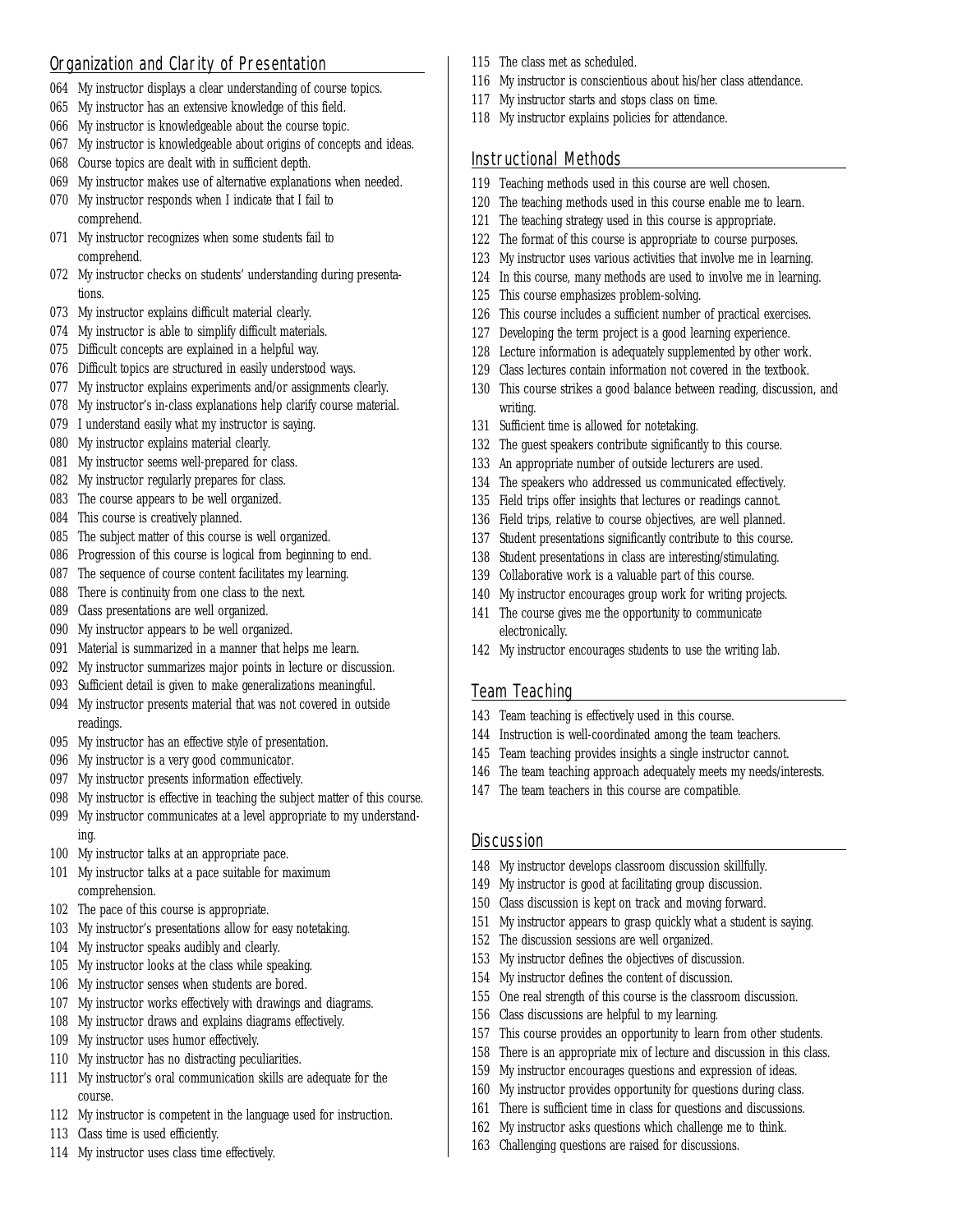- 164 My instructor is careful and precise when answering questions.
- 165 My instructor responds to questions with consideration.
- 166 My instructor finds ways to help students answer their own questions.
- 167 My instructor encourages me to participate in class discussions.
- 168 My instructor encourages students to debate conflicting views.
- 169 My instructor allows student discussion to proceed uninterrupted.
- 170 My instructor does not monopolize classroom discussion.

#### Instructional Technology

- 171 Instructional technology is well coordinated with course materials.
- 172 My instructor's use of technology increases my overall learning in this course.
- 173 My instructor uses technology in ways that helped my learning of concepts and principles.
- 174 My instructor makes effective use of classroom technology.
- 175 My instructor uses Internet technology effectively.
- 176 My instructor uses e-mail effectively.
- 177 My instructor uses multi-media presentations effectively.
- 178 My instructor uses computer exercises effectively.
- 179 Computer presentations are a valuable part of this class.
- 180 Computer presentations are clear and easily understood.
- 181 Computer-assisted instruction increases my understanding of course content.
- 182 Computer assignments are a valuable part of this course.
- 183 The computer-based learning materials in this class are useful.
- 184 Computer-based learning materials available outside class are useful.
- 185 Computer access is adequate for this course.
- 186 The course web page is a valuable resource.
- 187 This course makes excellent use of TV.
- 188 The televised portions of class are a great help to learning.
- 189 The use of television makes the course very interesting.
- 190 The video is of good quality.
- 191 Audio reception is of good quality.
- 192 Audio-visual presentations are a valuable part of this class.
- 193 Use of audio-visual materials is good.
- 194 Audio-visual materials are logically integrated with the rest of the course.
- 195 Overhead transparencies and slides are a valuable part of this class.
- 196 Overhead transparencies and slides are clear and easily understood.
- 197 Media used in this course are well chosen.
- 198 Media are an asset to this course.
- 199 Media in this course contribute significantly to my learning.
- 200 My instructor's writing is legible.

#### Course Materials

- $201$  I am generally pleased with the text(s) required for this course.
- 202 The textbook contributes to my understanding of the course.
- 203 The textbooks are relevant.
- 204 The syllabus contains adequate information.
- 205 The study guide or other printed materials are very helpful.
- 206 Handouts are valuable supplements to this course.
- 207 Handouts contribute to my understanding of the course.
- 208 Bibliographies for this course are current and extensive.
- 209 My instructor's problem sets are valuable as learning aids.
- 210 Course materials help me with my writing assignments.
- 211 Course materials are a helpful guide to key concepts covered during class time.

#### Readings and Assignments

- 212 The assigned readings significantly contribute to this course.
- 213 Assignments are related to goals of this course.
- 214 Assigned readings help me understand concepts discussed in class.
- 215 The assigned reading is well integrated into this course.
- 216 My instructor relates reading assignments to writing assignments.
- 217 The assigned reading is appropriate.
- 218 Length and difficulty of assigned readings are reasonable.
- 219 The amount of material covered is reasonable.
- 220 Assigned readings are interesting and hold my attention.
- 221 Readings in this course were challenging.
- 222 Assignments are pertinent to topics presented in class.
- 223 Assignments are of definite instructional value.
- 224 Complexity and length of course assignments are reasonable.
- 225 Assignments are well spaced throughout the course.
- 226 Adequate time is provided for completing assignments.
- 227 The number of course assignments is reasonable.
- 228 Course assignments help me learn on my own.
- 229 Course assignments are interesting and stimulating.
- 230 Course activities/assignments are aimed at key learning objectives.
- 231 Course activities/assignments help me learn the material.
- 232 Class projects are related to course goals and objectives.
- 233 The group work contributes significantly to this course.
- 234 I find the course emphasis on individual projects stimulating.
- 235 Written assignments are of definite instructional value.
- 236 The number of required papers is appropriate.
- 237 My instructor permits enough freedom in choosing topics for paper.
- 238 I am given sufficient creative freedom in writing papers and reports.
- 239 My instructor explains the purpose of writing assignments.
- 240 My instructor provides sufficient tests or assignments.
- 241 Directions for course assignments are clear and specific.
- 242 My instructor returns papers quickly enough to benefit me.
- 243 Course assignments are returned quickly enough to benefit me.
- 244 Enough time is allotted for programming projects.
- 245 The documentation for computer assignments is clearly written.
- 246 Programming projects clarify material presented in class.
- 247 My instructor explains policies for late assignments.

#### Providing Help as Needed

- 248 Everything possible is provided to help me learn.
- 249 My instructor helps me understand the material.
- 250 My instructor is friendly and accessible.
- 251 My instructor is actively helpful when students have problems.
- 252 My instructor provides adequate opportunity for individual assistance.
- 253 My instructor provides individual assistance when asked.
- 254 Conferences with my instructor have been valuable to me.
- 255 My instructor is readily available for consultation.
- 256 My instructor is reasonably available for consultation.
- 257 My instructor is available during office hours.

difficulty.

258 My instructor has enough office hours for individual conferences.

260 Students are encouraged to see the instructor if they are having

259 My instructor is available outside of class for extra help.

261 My instructor gives advice on how to study for the course. 262 My instructor suggests references for added reading/research.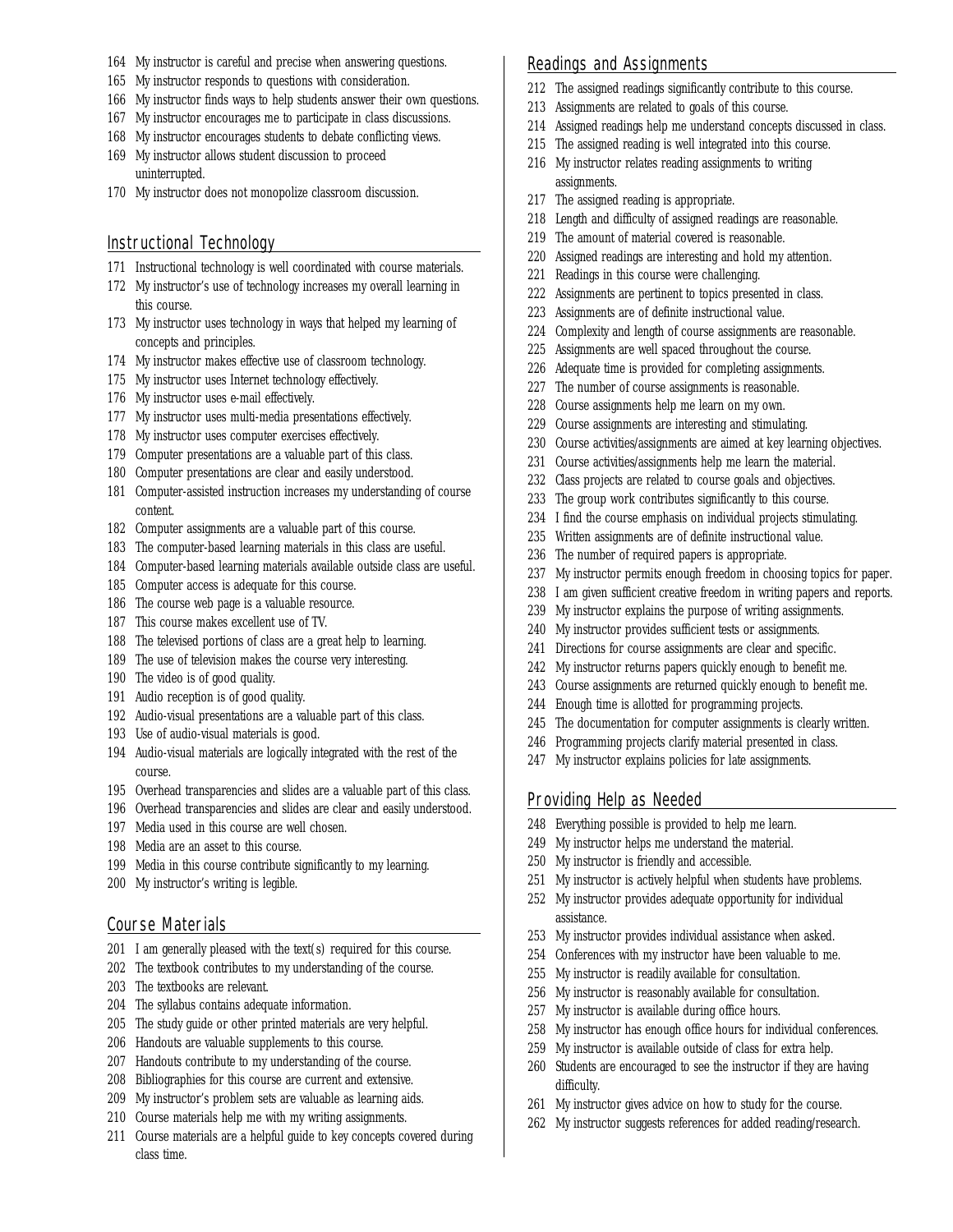## Adapting to Individual Differences

- 263 This course shows a sensitivity to individual interests/abilities.
- 264 My instructor adjusts to fit individual abilities and interests.
- 265 My instructor displays a personal interest in students and their learning.
- 266 The flexibility of this course helps all kinds of students learn.
- 267 My instructor tailors this course to help many kinds of students.
- 268 The design of this course lets me learn at my own pace.
- 269 Students proceed at their own pace in this course.
- 270 My instructor changes approaches when the occasion demands it.

## Providing Feedback to Students

- 271 My instructor regularly checks and rewards progress in learning.
- 272 My instructor lets me know how well I am doing in this course.
- 273 My instructor recognizes and rewards success in this course.
- 274 My instructor gives appropriate/timely feedback on each student's performance.
- 275 My instructor provides useful feedback throughout the semester.
- 276 Adequate feedback is provided to guide my progress in this course.
- 277 My instructor can gauge what I know and what I should do next.
- 278 My instructor suggests specific ways I can improve.
- 279 My instructor's explanations and comments are always helpful.
- 280 My instructor comments usefully on my written work.
- 281 My instructor is sensitive to students' responses when giving critiques.
- 282 Comments on my papers help me improve my writing.
- 283 Meaningful feedback on tests and other work is provided.
- 284 I receive appropriate and timely feedback on exams and projects.
- 285 Test items are adequately explained after an exam.
- 286 Feedback on exams indicates clearly my standing in the course.
- 287 Returned papers and exams carry helpful comments.
- 288 My instructor's responses to assignments are beneficial to me.

## Exams/Grades/Evaluation

- 289 Exams accurately assess what I have learned in this course.
- 290 My instructor gives exams which accurately reflect the course material.
- 291 My instructor gives quizzes that accurately assess what I learned in this class.
- 292 Exams in this course have instructional value.
- 293 Exams are used to help me find my strengths and weaknesses.
- 294 Exams are fair.
- 295 Exams cover a reasonable amount of material.
- 296 Exams are reasonable in length and difficulty.
- 297 Adequate time is allowed for exams.
- 298 Exams stress important points of the lectures/text.
- 299 Exams are coordinated with major course objectives.
- 300 Exams reflect what is emphasized in class.
- 301 Exams cover material on which I expect to be tested.
- 302 Exams are free from ambiguity.
- 303 Exams are creative and require original thought.
- 304 Exams require me to do more than recall facts.
- 305 Exams stress my ability to apply knowledge in new situations.
- 306 Exams require a synthesis of various parts of the course.
- 307 I know how I stand relative to others in the class on exams.
- 308 My instructor has a realistic definition of good performance.
- 309 Grading is clear and tied to key learning objectives.
- 310 Grades are based on a fair weighting of the required course activities.
- 311 My final grade will accurately reflect my overall performance.
- 312 Grades are an accurate assessment of my knowledge in this course.
- 313 My instructor collects enough evidence for valid grading.
- 314 Grades are assigned fairly and impartially.
- 315 The grading system was clearly explained.
- 316 Exams are announced ahead of time and are held as scheduled.
- 317 I understand the methods of evaluation used to grade my work.
- 318 The grading system in this course allows me to calculate my grade at any time.
- 319 My papers are graded fairly.
- 320 Evaluation of my work is expressed in a constructive manner.
- 321 My instructor evaluates my work in a meaningful and conscientious manner.
- 322 My work is evaluated in ways that are helpful to my learning.
- 323 My instructor evaluates often and provides help where needed.
- 324 My instructor uses a variety of methods to evaluate student progress on course objectives.
- 325 My instructor is prompt in returning tests and papers.
- 326 My instructor returns papers/exams quickly enough to benefit me.
- 327 I can score reasonably well on exams by just cramming.
- 328 The contract grading method is used appropriately in this course.
- 329 Appropriate steps are taken to prevent cheating.
- 330 Cheating is a problem on exams in this course.

## Diversity Issues/Respect/Rapport

- 331 The climate of this class is conducive to learning.
- 332 My instructor creates an atmosphere where ideas can be exchanged freely and easily.
- 333 A student/teacher partnership in learning is encouraged.
- 334 Each student is encouraged to contribute to class learning.
- 335 Students volunteer knowledge, opinions, or personal experience in class.
- 336 My instructor takes my views and comments seriously.
- 337 I am free to express and explain my own views in class.
- 338 When I have a question or comment I know it will be respected.
- 339 I feel free to ask questions in class.
- 340 My instructor respects constructive criticism.
- 341 I feel free to challenge my instructor's ideas in class.
- 342 Mutual respect is a concept practiced in this course.
- 343 My instructor creates an environment for mutual respect.
- 344 My instructor treats all students with respect.
- 345 My instructor shows respect for diverse groups of people.
- 346 My instructor shows respect for the various points of view represented in this class.
- 347 My instructor is open to differences in perspective.
- 348 My instructor respects divergent viewpoints.
- 349 My instructor encourages divergent thinking.
- 350 Differing viewpoints and dialogue are encouraged in class.
- 351 My instructor deals fairly and impartially with me.
- 352 My instructor is fair and impartial when dealing with students.
- 353 My instructor readily maintains rapport with this class.
- 354 My instructor maintains a positive rapport with the class.
- 355 My instructor relates to me as an individual.

in teaching this course.

- 356 My instructor has a good working relationship with students.
- 357 I feel that I am an important member of this class.
- 358 My instructor addresses ethics and culture in workplace writing. 359 My instructor shows cultural awareness and sensitivity to students.

361 My instructor does not engage in discrimination in this course. 362 My instructor does not tolerate harassment in this course.

360 My instructor takes into consideration ethnic and cultural differences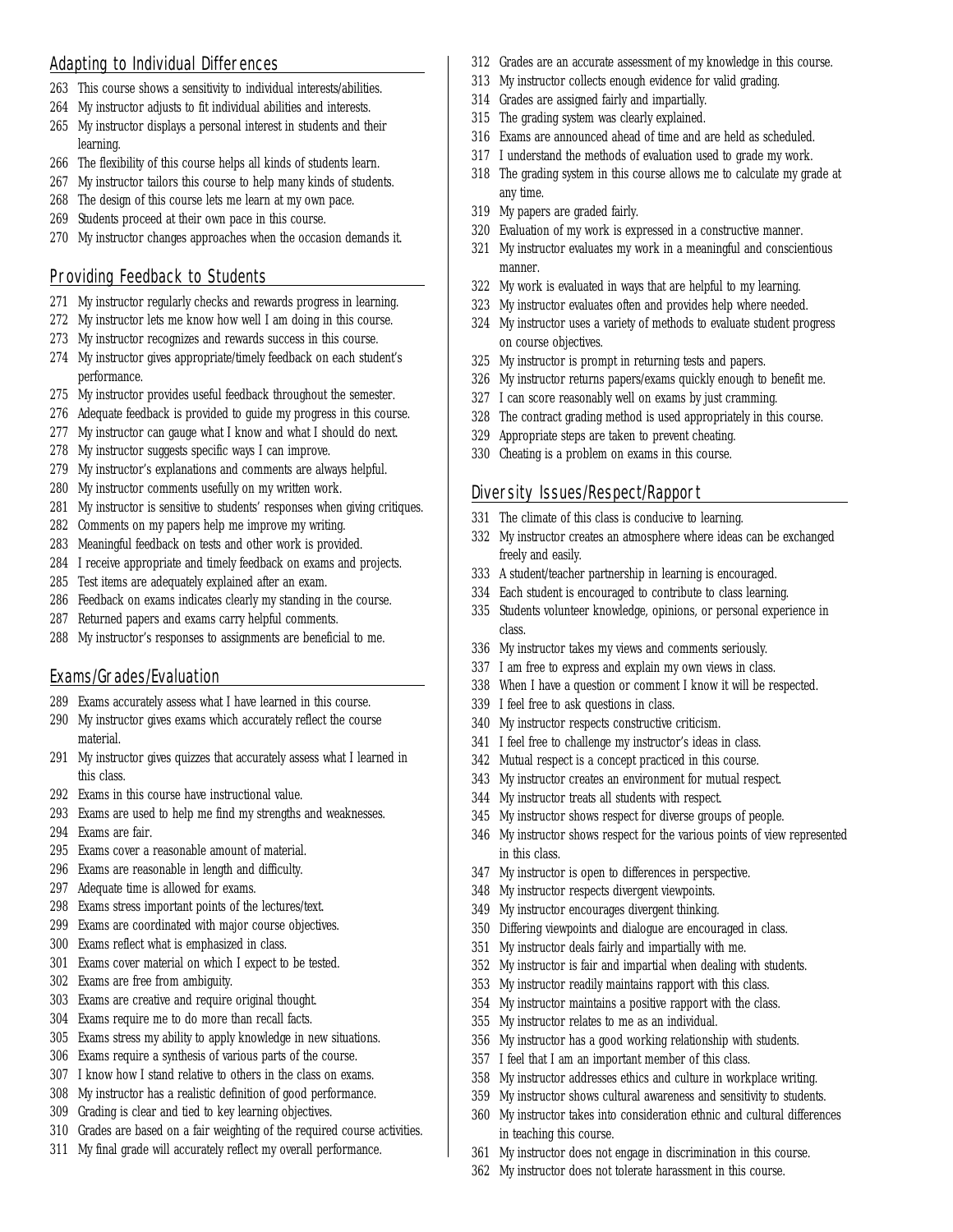## General Student Perceptions

- 363 The class mixture of Fr., So., Jr., Sr., or Grad is appropriate.
- 364 The size of this class is appropriate to course objectives.
- 365 The facilities for this course are excellent.
- 366 My background is sufficient to enable me to use course material.
- 367 I have easy access to equipment/tools required in this course.
- 368 This course is accurately described in the catalog.
- 369 Standards for student achievement are reasonable.
- 370 The work required is appropriate for the credit offered.
- 371 The workload is appropriate for the goals of this course.
- 372 My instructor presents material at a level appropriate for me.
- 373 I highly recommend this course.
- 374 I would recommend this course to other students with career goals similar to mine.
- 375 I would recommend this recitation instructor to other students who take this or similar courses.
- 376 I would enjoy taking another course from this instructor.
- 377 I like the way the instructor conducts this course.
- 378 Frequent attendance in this class is essential to good learning.
- 379 I am satisfied with my accomplishments in this course.
- 380 I feel that I perform up to my potential in this course.
- 381 I feel that I am doing very well in this course.
- 382 These items let me appraise this course fully and fairly.
- 383 My instructor is a model teacher.
- 384 My instructor has high academic standards.
- 385 My instructor exhibits professional dignity and bearing in the classroom.
- 386 My instructor appears interested in teaching.
- 387 My instructor is a creative teacher.
- 388 My instructor is a dynamic teacher.
- 389 My instructor displays enthusiasm when teaching.
- 390 Course material is presented enthusiastically.
- 391 I believe my instructor wants everyone to succeed in this course.
- 392 My instructor seems concerned that students learn.
- 393 My instructor is concerned with whether I learn course content.
- 394 My instructor is interested in me as a person as well as a student.
- 395 My instructor is a good classroom leader.
- 396 This class provides a meaningful learning experience.
- 397 Overall, the instruction is effective.
- 398 Overall, this course is among the best I have taken.
- 399 Overall, this instructor is among the best teachers I have known.

#### Student Participation and Effort

- 400 In this course, I always felt challenged and motivated to learn.
- 401 This course has been challenging.
- 402 This course supplies me with an effective range of challenges.
- 403 My instructor stimulates interest in the course.
- 404 My instructor makes learning easy and interesting.
- 405 My instructor makes learning interesting and motivates students to learn.
- 406 My instructor makes me feel involved with this course.
- 407 This course maintained my attention throughout the semester.
- 408 Class sessions were interesting and engaging.
- 409 My instructor holds the attention of the class.
- 410 My instructor holds my attention.
- 411 This course effectively challenges me to think.
- 412 My instructor challenges me to think.
- 413 My instructor stimulates my thinking.
- 414 My instructor encourages students to think for themselves.
- 415 My instructor encourages student creativity.
- 416 This course develops the creative ability of students.
- 417 This course gives me the opportunity to develop some original ideas.
- 418 I am encouraged to apply new knowledge and skills.
- 419 My instructor motivates me to do my best work.
- 420 I have been motivated to do work beyond the minimum requirements.
- 421 I have been motivated to do additional work in this area.
- 422 My instructor motivates me to do further independent study.
- 423 I am motivated to discuss new ideas outside of class.
- 424 This course motivates me to take additional related courses.
- 425 I always prepare before coming to class.
- 426 I keep up with the reading assignments for this course.
- 427 I am able to keep up with the work load in this course.
- 428 I actively participate in class activities and discussions.
- 429 I put much effort into this course.
- 430 I did my best work in this course.
- 431 I worked harder on this course than on most courses I have taken.
- 432 The course requires more time and effort than others at this level.
- 433 I learned more in this course than in most other college courses I have taken.
- 434 Course content is interesting to me.
- 435 I was interested in the content of this course before taking it.
- 436 I wanted to take this course regardless of who taught it.
- 437 I really wanted to take this course.
- 438 I wanted to take a course from this instructor.
- 439 Successful performance in this course requires that I understand the material.
- 440 I learned a great deal from my instructor.
- 441 Interacting with other students in my class helps me learn.
- 442 Classes are worth attending.
- 443 I look forward to attending class.
- 444 I developed a greater appreciation for this subject.
- 445 This course has been intellectually fulfilling for me.

## Broadening Student Outlook/Personal and Social Growth

- 446 My instructor provides many challenging new viewpoints.
- 447 I learned new ways to think about the issues dealt with in this course.
- 448 My instructor teaches one to value the viewpoint of others.
- 449 In this course, I have learned to value new viewpoints.
- 450 This course fosters respect for new points of view.
- 451 This course causes me to reconsider many of my former attitudes.
- 452 This course stretches and broadens my views greatly.
- 453 The class meetings helps me see other points of view.
- 454 I developed awareness of societal problems in this course.
- 455 This course broadened my understanding of people from different cultural and ethnic backgrounds.
- 456 I improved my understanding of race/ethnicity in this course.
- 457 I improved my understanding of sexuality issues in this course.

460 My instructor helps me develop confidence in my own abilities. 461 This course made me more aware of my interests and talents.

463 I have reconsidered some former attitudes about women's issues.

- 458 I developed a clear understanding of the moral and/or ethical issues in this area.
- 459 This course helps me develop confidence in myself.

462 This course improved my aesthetic judgment.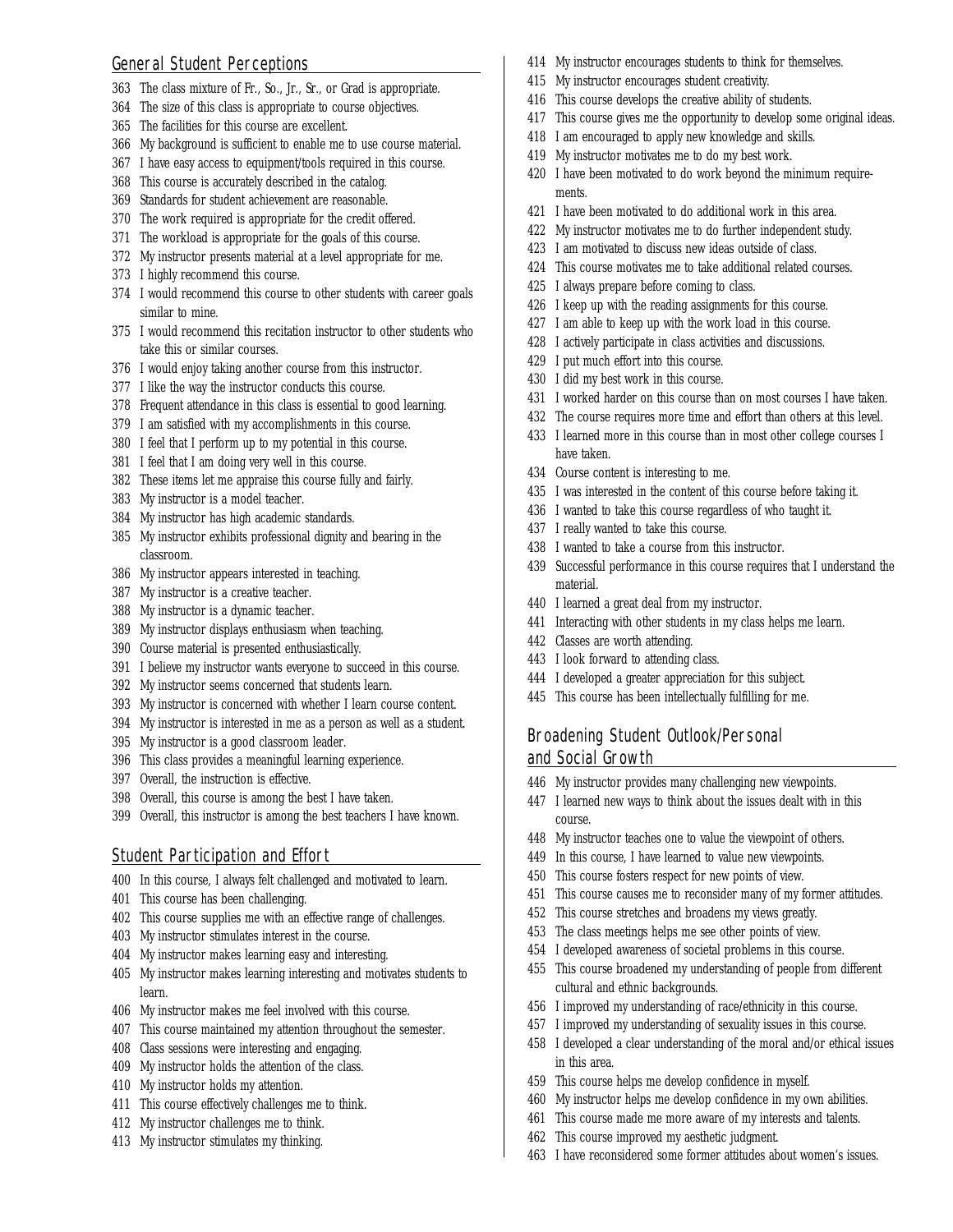## Student Outcomes

- 464 This course improved my writing skills.
- 465 This course helps me clarify my ideas through writing.
- 466 I learned to write persuasive documents.
- 467 I learned to use writing to analyze and address problems.
- 468 This course helps me understand ways audiences affect my writing.
- 469 I gained experience writing for specific audiences and purposes.
- 470 This course helps me plan my writing.
- 471 This course helps me synthesize information from several sources.
- 472 This course helps me organize my ideas and information.
- 473 This course helps me develop a research question or problem.
- 474 This course helps me state a main idea (thesis, focus).
- 475 This course helps me support a main idea (thesis, focus).
- 476 I learned principles of document design.
- 477 I learned how to manage long- and short-term writing projects.
- 478 I learned how to conduct a long-term writing/research project.
- 479 This course helps me write in other courses.
- 480 This course helps me analyze my own and other students' writing.
- 481 My critical thinking skills improved because of this course.
- 482 This course encourages me to think critically.
- 483 My problem-solving abilities improved because of this course.
- 484 This course helps me develop my visual thinking abilities.
- 485 This course improved my oral communication skills.
- 486 I learned effective oral presentation techniques.
- 487 Oral presentations help develop my communication skills.
- 488 This course improved my ability to read critically.
- 489 This course helps me evaluate what I read.
- 490 This course helps me understand the nature of group work.
- 491 I learned to work with others in this course.
- 492 I have acquired skills in working with others as member of a team.
- 493 I improved my mathematical skills and understanding.
- 494 My technical skills were improved as a result of this course.
- 495 I gained experience using technologies to produce documents.
- 496 I acquired computer skills in this course that I can apply in other areas.
- 497 In this course I became more comfortable writing with computers.
- 498 As a result of this course, I feel more positive about using computers.
- 499 This course helps me understand how computers affect my writing.
- 500 This course helps me find information in the library.
- 501 I learned how to locate appropriate information in this course.
- 502 This course helps me document sources.
- 503 This course helps me edit my papers to correct errors.
- 504 This course improves my understanding of concepts and principles in this field.

## Laboratory Courses

- 505 Lab procedures are clearly explained to me.
- 506 My instructor is able to explain the procedures involved in the experiments.
- 507 Expectations about specific lab procedures are clearly stated in advance.
- 508 My instructor thoroughly understands lab experiments/equipment.
- 509 My lab instructor is available during office hours.
- 510 Assistance is always available throughout lab sessions.
- 511 My lab instructor provides sufficient help in the lab.
- 512 My instructor is able to answer my questions about what I should be doing in the lab.
- 513 My instructor almost always speaks to me individually about experiments in progress.
- 514 The teaching assistant(s) were helpful to me in the lab.
- 515 The oral communication skills of the teaching assistant(s) are adequate for this lab.
- 516 My lab instructor is prepared for lab lectures and discussions.
- 517 The lab sessions are well organized.
- 518 I am able to complete the lab activities in the time allotted.
- 519 Prelab lectures are helpful in my understanding of the lab experiments.
- 520 The relationship between the laboratory and the lecture materials was clear.
- 521 Lab experiences clarify the lecture material.
- 522 Lab experiences assist me in learning concepts.
- 523 Lab assignments have instructional value.
- 524 Lab assignments are interesting and stimulating.
- 525 Lab assignments are reasonable in length and complexity.
- 526 My lab assignments are promptly returned to me.
- 527 My lab instructor provides helpful feedback on lab reports.
- 528 My lab reports are graded fairly.
- 529 The lab in this course has adequate facilities.
- 530 Lab safety regulations are strictly enforced.
- 531 The content of the lab is a worthwhile part of this course.
- 532 I would recommend this lab instructor to a friend planning to take this course.

## Clinical Courses

- 533 The amount of clinical experience offered is adequate.
- 534 An adequate amount of observation and supervision is provided.
- 535 My instructor clearly demonstrates the clinical techniques I am expected to develop.
- 536 Both appropriate and inappropriate clinical behaviors are clearly identified.
- 537 My instructor helps me correct problems in my clinical technique.
- 538 My instructor explains the underlying rationale for particular techniques.
- 539 My instructor explains each step carefully when discussing processes/techniques.
- 540 The clinic time is adequate to perform the required procedures.
- 541 Client availability is adequate to achieve course objectives.
- 542 Clinical cases provide an adequate breadth of experience.
- 543 Clinical experiences illustrate guidelines for ethical and professional behavior.
- 544 Prior course work adequately prepared me to handle clinical tasks.
- 545 I have responsibility for patients commensurate with my abilities.
- 546 I have improved my ability to present and discuss case problems effectively and concisely.
- 547 Clinic/field projects are appropriate to the level of the course.
- 548 Performance exams allow me to sufficiently demonstrate my clinical competencies.
- 549 Prescribed criteria are used in evaluating my performance.
- 550 The amount of field experience is adequate.
- 551 My field experience is well coordinated with my course work.
- 552 I receive adequate supervision at the field site.
- 553 University and field site personnel work well together.
- 554 Group meetings are helpful in increasing my knowledge and skills.
- 555 I have good rapport with my clinical instructor.